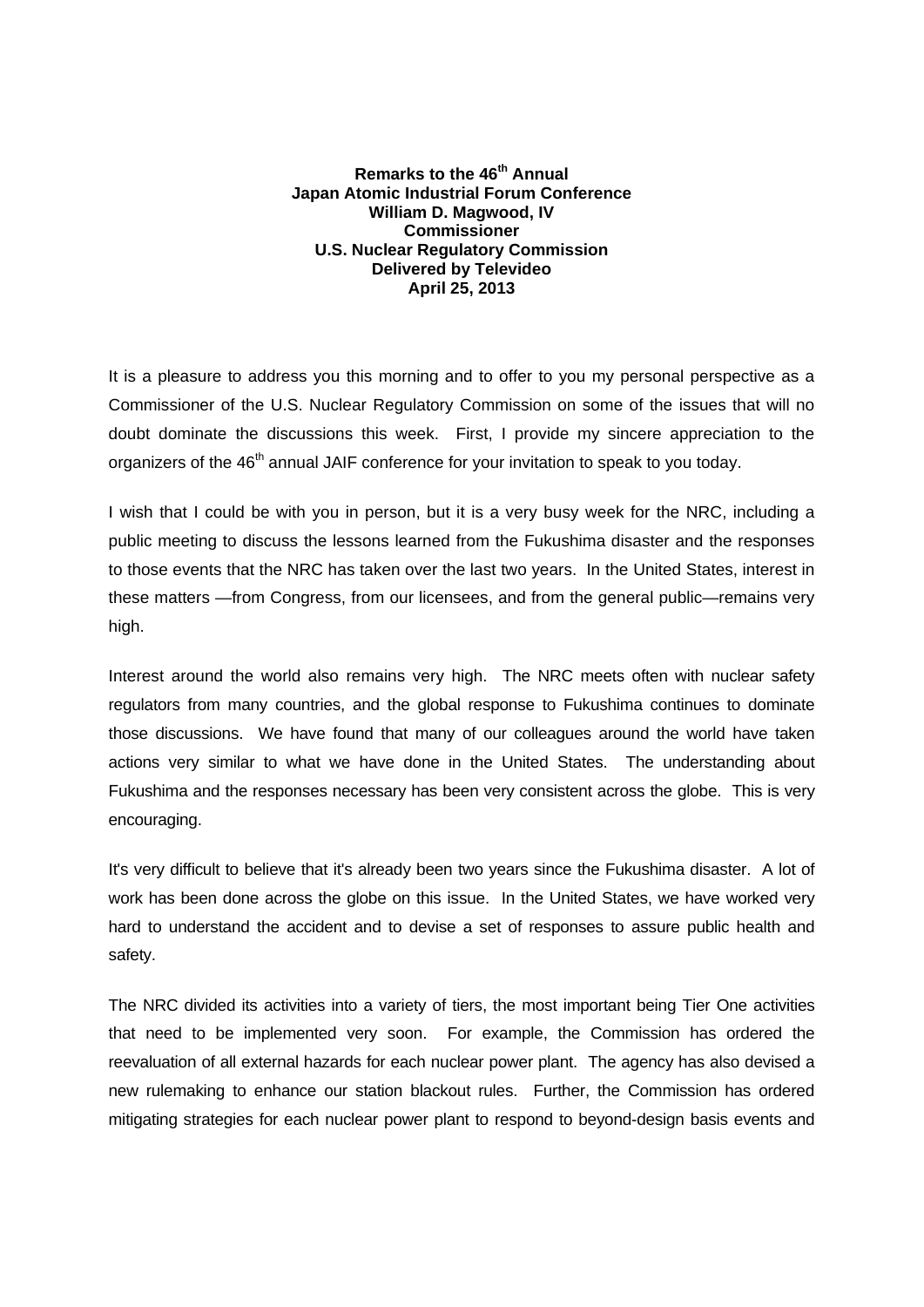has required the installation of reliable hardened vents on BWR reactors with Mark I and Mark II containments.

The Commission also required new spent fuel pool instrumentation and the coordination of emergency procedures. Finally, we've required that each plant be able to have the staffing and communications infrastructure necessary to respond to multi-unit events.

These are all based on the lessons of Fukushima. Because we concluded that these actions are necessary for safety, we expect that they will be implemented relatively soon, generally over the next two refueling cycles. However, there will be some activities that will take a bit longer.

While all these activities are important, I only have time to highlight two. First, let me talk about the reevaluation of external hazards. I think this is the most important aspect of the Fukushima lessons learned. If your plant is not prepared for the external hazards facing it, you always run the risk of not being able to recover from a severe accident. Based on the location of the plant, it must be ready for the natural hazards presented by its site—including tsunamis, earthquakes, floods, and a wide range of other events.

In the United States, seismic and flooding present the most significant external hazards for many of our plants. Therefore, the NRC has focused on those hazards first. Our licensees have already completed walkdowns to assure that their plants comply with existing requirements, and any shortfalls identified are being corrected. Licensees are also reevaluating seismic and flooding hazards facing their sites based on the latest scientific information. They will submit reports to NRC over the next year.

Other evaluations will follow. Extreme storm events will be at the top of the list of upcoming evaluations, with temperature excursions and other natural hazards to follow. All these evaluations will be done over time. Because these are beyond-design basis incidents, the agency has allowed more time for licensees to complete the evaluations.

Another area I'd like to highlight is the mitigating strategies for beyond-design basis events. The NRC's strategy with this modifies our "B.5.b" requirements to assure that on-site portable equipment is available to respond to a large site-wide disaster that disables installed equipment. Many people have asked: "Would B.5.b equipment have protected the Fukushima plant?" In my view, it might have. But one important follow-on question is "Would the B.5.b equipment have survived the tsunami?"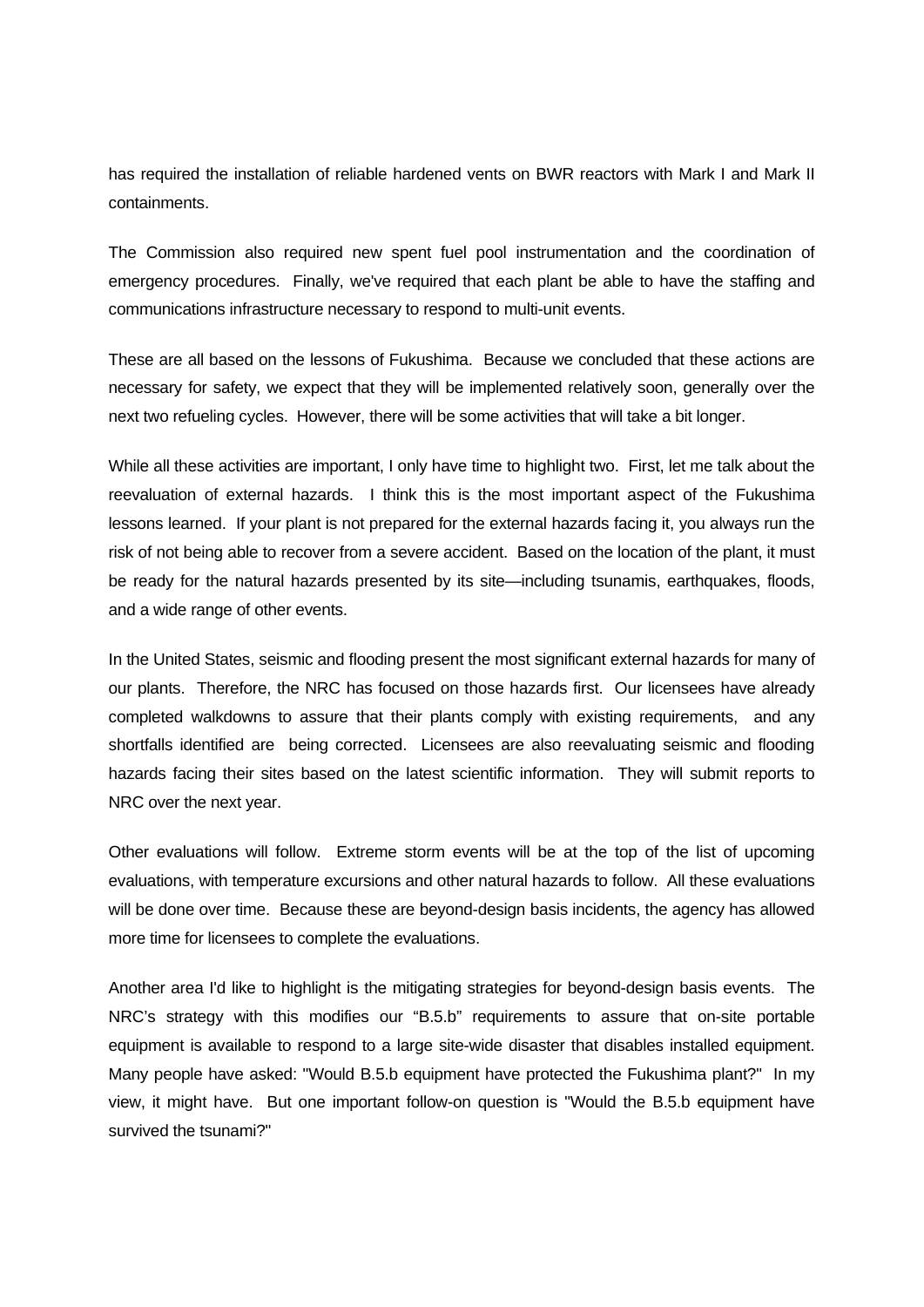So as result of the lessons of Fukushima, the NRC is requiring that B.5.b-style equipment be deployed on site in sufficient numbers to respond to multi-unit events, and that it be either protected or distributed on-site so as to survive a site-wide disaster. This equipment—which is primarily comprised of generators, pumps and supporting equipment—must be deployed at all of U.S. plants.

While we have made this requirement as specific as we thought was necessary, we were careful to make these requirements performance-based, which means we were not so prescriptive that licensees' hands were tied. As a result, licensees at each plant site had the flexibility to come up with their own approach.

The industry has developed an approach known as the "FLEX" initiative. The FLEX initiative goes beyond the NRC requirements. FLEX not only provides for on-site equipment, such as the portable pumps and generators I've described, but also provides that equipment from across the country, located at each nuclear power plant site, will be able to be relocated and provided to any other plant within 24 hours of an emergency. FLEX also provides that additional equipment will be located in two regional centers: one in Memphis, Tennessee, the other in Phoenix, Arizona.

Already, over 300 pieces of safety equipment has been purchased and deployed at U.S. nuclear power plants. This equipment uses standardized fittings so that equipment located at one plant or at one regional center can be used at any of our plants in the United States. With proceduralized use of onsite equipment and offsite resources, this approach establishes a layered defense in depth strategy that provides a greater level of protection than had been anticipated by the NRC requirements.

This, I think, shows the value of performance-based regulation. Using a performance-based approach, the NRC has been able to design a process that allows licensees to develop strategies that best fit each site and allows industry to apply its creativity and understanding of the situation at each plant to best respond to our requirements.

This performance-based approach requires a great deal of conversation between the regulator and its licensees. When the NRC first issued the requirements, the staff sat down with licensees and discussed what safety enhancements were necessary. Licensees gained a clear understanding about NRC's expectations and then proceeded to develop the FLEX initiative, and then presented it to the NRC as an option. Staff then engaged with industry in public meetings and many other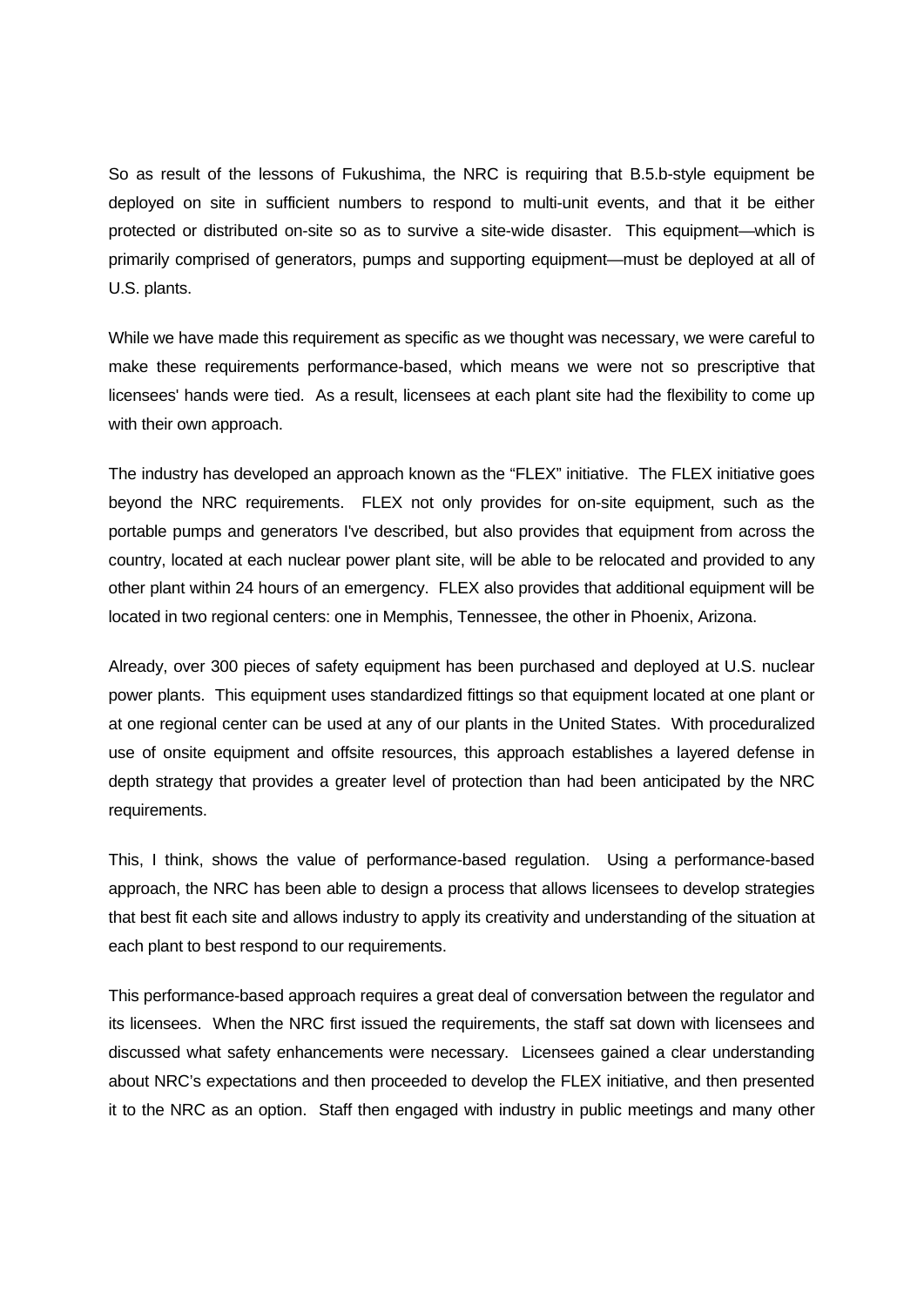discussions to understand and improve on the industry option before approving the FLEX approach.

This requires a great deal of dialogue. Such dialogue is a vital aspect of how we do business. NRC Commissioners, such as myself, for example, meet regularly with licensee management. I also visit nuclear power plants quite regularly. I visited 15 plants just in the last year and a half. Visiting plants gives me, as an NRC Commissioner, a greater understanding of the challenges being faced by the industry and how our requirements are being applied.

NRC staff also talk continuously with our licensees. NRC staff meets both in public and, when necessary, in private with NRC licensees, and when in private they discuss technical details that are proprietary in nature to ensure licensees understand how to meet NRC requirements. Staff understands that if a private discussion becomes substantive, a written record of that discussion must be produced and made available to the public to ensure the public may participate in the regulatory process.

This provides for a great deal of communication between licensee and regulator. This doesn't mean that our rules are being written in secret; it simply means that we sometimes exchange information that is not publicly available to enhance the understanding of both sides. This process has been very important to assist us in developing regulatory requirements related to both security and nuclear safety.

Now, people often ask us about the situation in Japan. First, let me say that I think it's very important to emphasize that the Fukushima accident happened in Japan. Because the accident was a very traumatic experience for the Japanese people, it's no surprise that the Japanese regulator would take a very aggressive approach to improve safety.

I think the situation is very analogous to what happened in the United States after 9/11. After 9/11, the NRC required security to be enhanced at nuclear power plant sites to make them, essentially, armed camps. This goes beyond what most countries require, but it's a response to an event that happened in the United States.

Also, for many of you who travel to the United States, you know that you still have to take your shoes off when you go to a U.S. airport. That's not something that's required in most countries, but it is required in the U.S. because the 9/11 terrorist attack happened here.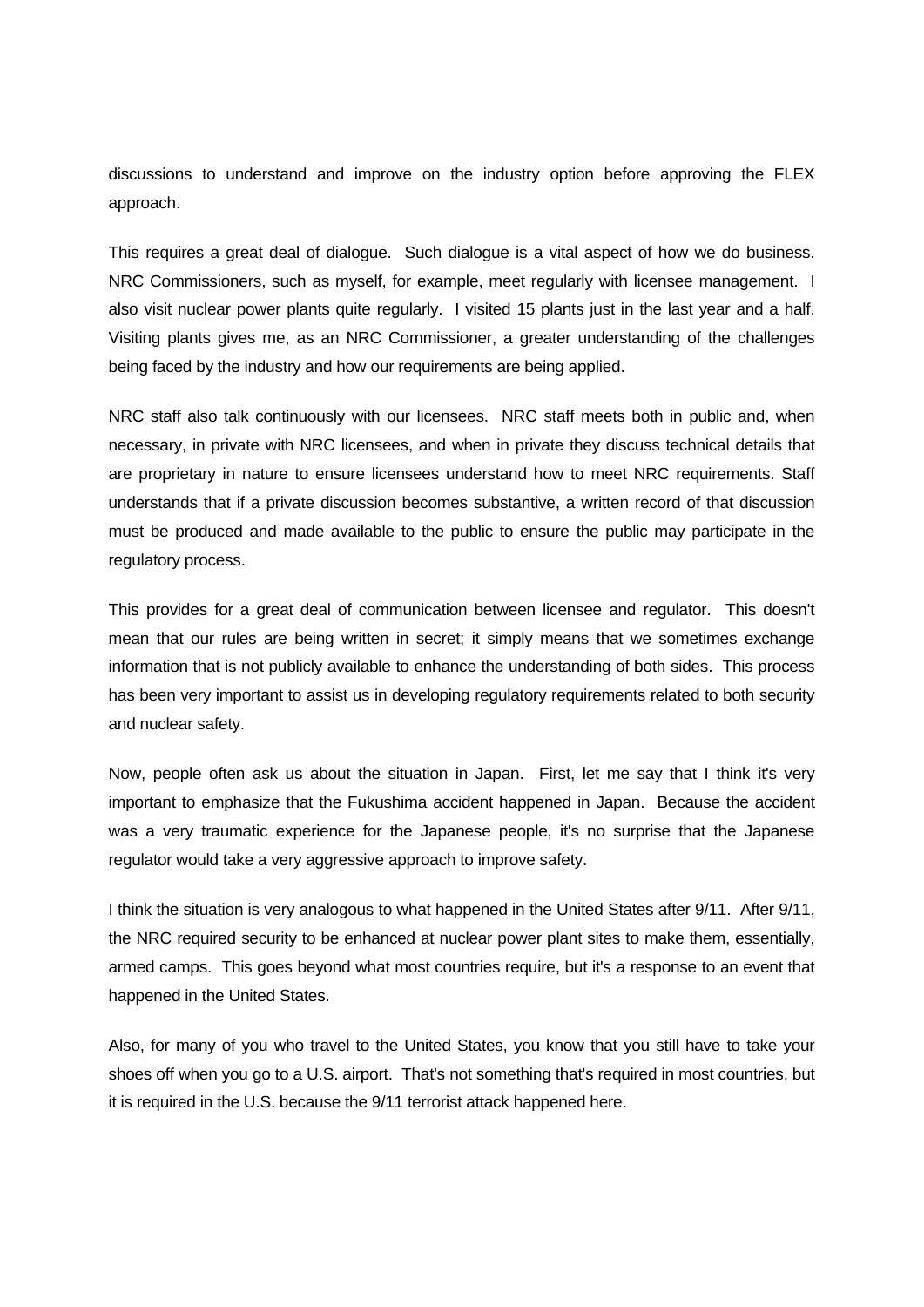Similarly, Fukushima happened in Japan, so it's no surprise the NRA—the new Japanese regulator—is taking a very aggressive approach to safety. I don't think it's inappropriate for them to be conservative. I think that Chairman Tanaka and his colleagues are working very hard to provide appropriate safety rules to enhance Japanese nuclear safety. The Commissioners of the NRA understand that having a strong, credible regulator is a prerequisite to having a safe and successful nuclear power industry in Japan.

Over time, I believe the NRA will develop the types of practices and procedures that are similar to what we have in the United States. In particular, I think they will develop the ability to engage more directly with their licensees to discuss complex issues. I think this will be very important for successful and effective regulation.

Let me emphasize that engagement does not mean that regulators must compromise on nuclear safety issues. It simply means that the regulators are willing to listen, willing to understand, and willing to communicate with industry before making regulatory decisions. The FLEX initiative shows what can result from that kind of engagement: safety is enhanced.

I also think that the success of nuclear safety in Japan will require the industry to learn and fully absorb the lessons of Fukushima. In the U.S., after the Three Mile Island accident, industry learned the importance of pursuing excellence in operations and devoted itself to achieving that excellence. As a part of that, they created the Institute of Nuclear Power Operations (INPO), which has been a tremendous success in helping U.S. nuclear power plants achieve a high level of operational excellence.

I hope that the new JANSI organization in Japan proves to be equally successful. JANSI is working today to set Japan's nuclear operators on a course toward improved safety culture. The success of this effort is absolutely essential if there is to be a future for nuclear energy in Japan. With a strong regulator that's willing to listen and an industry with an improved safety culture, I believe that Japan can have a successful nuclear power industry.

Earlier this month, I visited the Hamaoka Nuclear Plant, for which I thank the staff and management of Chubu Electric Power. At that facility, I saw first-hand how committed Japan's nuclear operators are to responding to the challenges presented by the Fukushima disaster.

I think this is a very promising example. While I know there's considerable debate about many issues, I don't believe that the goals of industry and regulators in Japan are as far apart as some